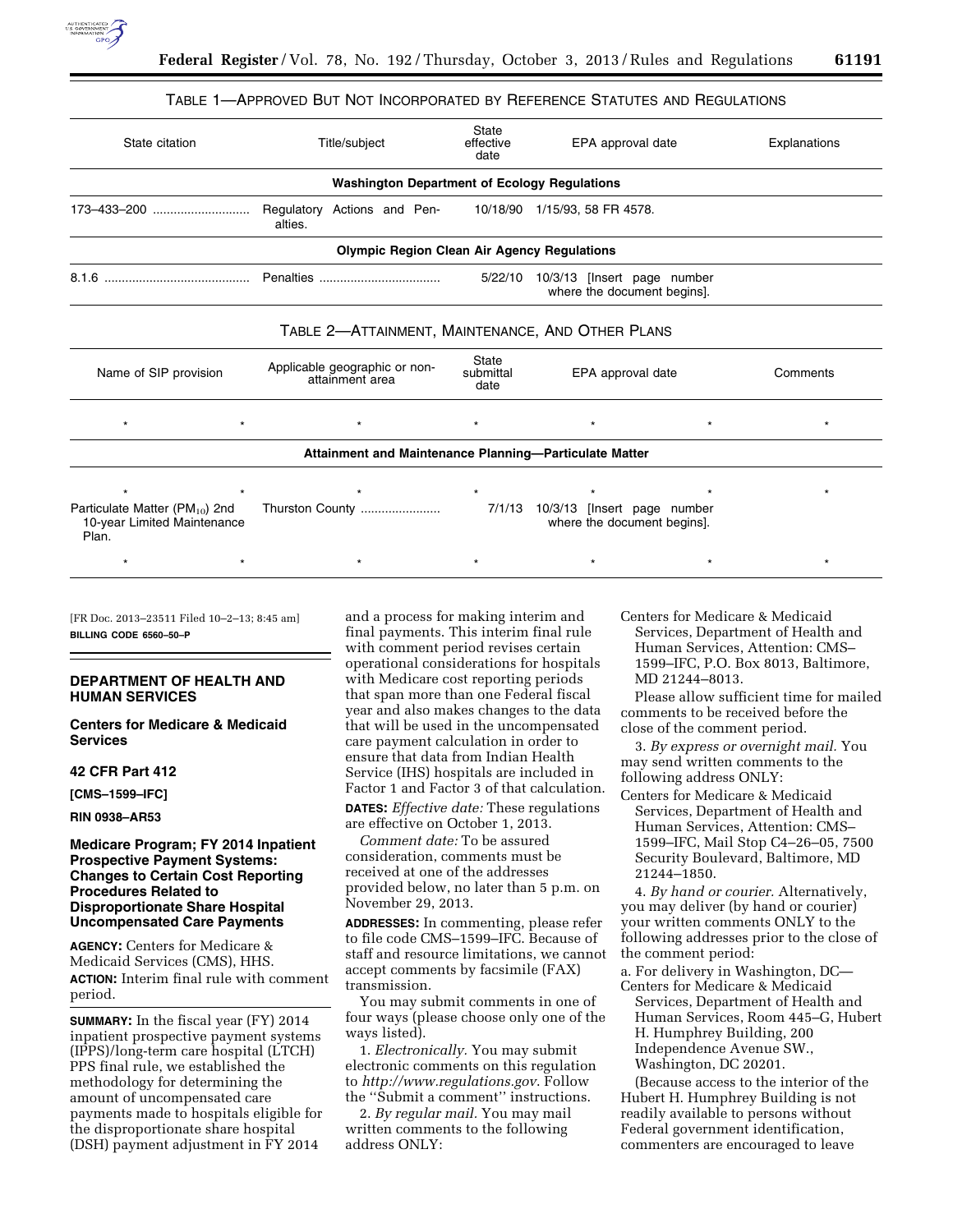their comments in the CMS drop slots located in the main lobby of the building. A stamp-in clock is available for persons wishing to retain a proof of filing by stamping in and retaining an extra copy of the comments being filed.) b. For delivery in Baltimore, MD—

Centers for Medicare & Medicaid Services, Department of Health and Human Services, 7500 Security Boulevard, Baltimore, MD 21244– 1850.

If you intend to deliver your comments to the Baltimore address, call telephone number (410) 786–9994 in advance to schedule your arrival with one of our staff members.

Comments erroneously mailed to the addresses indicated as appropriate for hand or courier delivery may be delayed and received after the comment period.

For information on viewing public comments, see the beginning of the **SUPPLEMENTARY INFORMATION** section. **FOR FURTHER INFORMATION CONTACT:** Tzvi Hefter or Ing Jye Cheng, (410) 786–4548. **SUPPLEMENTARY INFORMATION:** 

*Inspection of Public Comments:* All comments received before the close of the comment period are available for viewing by the public, including any personally identifiable or confidential business information that is included in a comment. We post all comments received before the close of the comment period on the following Web site as soon as possible after they have been received: *<http://regulations.gov>*. Follow the search instructions on that Web site to view public comments.

Comments received timely will be also available for public inspection as they are received, generally beginning approximately 3 weeks after publication of a document, at the headquarters of the Centers for Medicare & Medicaid Services, 7500 Security Boulevard, Baltimore, Maryland 21244, Monday through Friday of each week from 8:30 a.m. to 4 p.m. To schedule an appointment to view public comments, phone 1–800–743–3951.

#### **I. Background**

Section 3133 of the Patient Protection and Affordable Care Act (PPACA), as amended by section 10316 of PPACA and section 1104 of the Health Care and Education Reconciliation Act (Pub. L. 111–152), added a new section 1886(r) to the Social Security Act (the Act) that modifies the methodology for computing the Medicare disproportionate share hospital (DSH) payment adjustment beginning in fiscal year (FY) 2014. For the purposes of this interim final rule with comment period, we refer to these provisions collectively

as section 3133 of the Affordable Act. Currently, hospitals qualify for a DSH payment adjustment under a statutory formula that considers their Medicare utilization due to beneficiaries who also receive Supplemental Security Income (SSI) benefits and their Medicaid utilization. Under section 1886(r) of the Act, starting in FY 2014, hospitals that are eligible for Medicare DSH payments will receive 25 percent of the amount they previously would have received under the current statutory formula for Medicare DSH payments. The remaining amount, equal to an estimate of 75 percent of what otherwise would have been paid as Medicare DSH payments, reduced for changes in the percentage of individuals under age 65 who are uninsured will become available to make additional payments to each hospital that qualifies for Medicare DSH payments and that has uncompensated care. Each Medicare DSH hospital will receive an additional amount based on its estimated share of the total amount of uncompensated care reported for all Medicare DSH hospitals for a given time period. In this interim final rule with comment period, we are revising certain policies and processes described in the FY 2014 IPPS/LTCH PPS final rule. Specifically, we are revising certain operational considerations for hospitals with Medicare cost reporting periods that span more than one Federal fiscal year and also making changes to the data that will be used in the uncompensated care payment calculation in order to ensure that data from Indian Health Service (IHS) hospitals are included in Factor 1 and Factor 3 of that calculation.

In the final rule titled ''Medicare Program; Hospital Inpatient Prospective Payment Systems for Acute Care Hospitals and the Long-Term Care Hospital Prospective Payment System and Fiscal Year 2014 Rates; Quality Reporting Requirements for Specific Providers; Hospital Conditions of Participation; Payment Policies Related to Patient Status'' (which appeared in the August 19, 2013 **Federal Register**  (78 FR 50496)), we made payment and policy changes under the Medicare inpatient prospective payment systems (IPPS) for operating costs of acute care hospitals. Section 1886(r) of the Act, as added by section 3133 of the Affordable Care Act, provides for a reduction to disproportionate share payments under section 1886(d)(5)(F) of the Act and for a new uncompensated care payment to eligible hospitals. Specifically, section 1886(r) of the Act now requires that, for ''fiscal year 2014 and each subsequent fiscal year,'' ''subsection (d) hospitals''

that would otherwise receive a ''disproportionate share payment . . . made under subsection (d)(5)(F)'' will receive two separate payments: (1) 25 percent of the amount they previously would have received under subsection (d)(5)(F) for DSH (''the empirically justified amount''); and (2) an additional payment for the DSH hospital's proportion of uncompensated care, determined as the product of three factors. These three factors are: (1) 75 percent of the payments that would otherwise be made under subsection  $(d)(5)(F); (2)$  1 minus the percent change in the percent of individuals under the age of 65 who are uninsured (minus 0.1 percentage points for FY 2014, and minus 0.2 percentage points for FY 2015 through FY 2017); and (3) a hospital's uncompensated care amount relative to the uncompensated care amount of all DSH hospitals expressed as a percentage.

#### **II. Provisions of the Interim Final Rule**

*A. Operational Considerations for Hospitals With Medicare Cost Reporting Periods That Span More Than One Federal Fiscal Year* 

In the FY 2014 IPPS/LTCH PPS final rule (78 FR 50645), we finalized ''a process to distribute interim uncompensated care payments under the IPPS on a per-discharge basis through our claims processing system, with a reconciliation of the hospitals' [uncompensated care] payments at cost report settlement to ensure that hospitals receive no more than the estimated amount included in this final rule''. We described that process as follows (78 FR 50646):

[A]t cost report settlement, the fiscal intermediary/MAC will issue a notice of program reimbursement that includes a determination concerning whether each hospital is eligible for empirically justified Medicare DSH payments and, therefore, eligible for uncompensated care payments in FY 2014 and each subsequent year. In the case where a hospital received interim payments for its empirically justified Medicare DSH payments and uncompensated care payments for FY 2014 or a subsequent year on the basis of estimates prior to the payment year, but is determined to be ineligible for the empirically justified Medicare DSH payment at cost report settlement, the hospital would no longer be eligible for either payment and CMS would recoup those monies. For a hospital that did not receive interim payments for its empirically justified Medicare DSH payments and uncompensated care payments for FY 2014 or a subsequent year, but at cost report settlement is determined to be eligible for DSH payments, the uncompensated care payment for such a hospital is calculated based on the Factor 3 value determined prospectively for that fiscal year. . . . The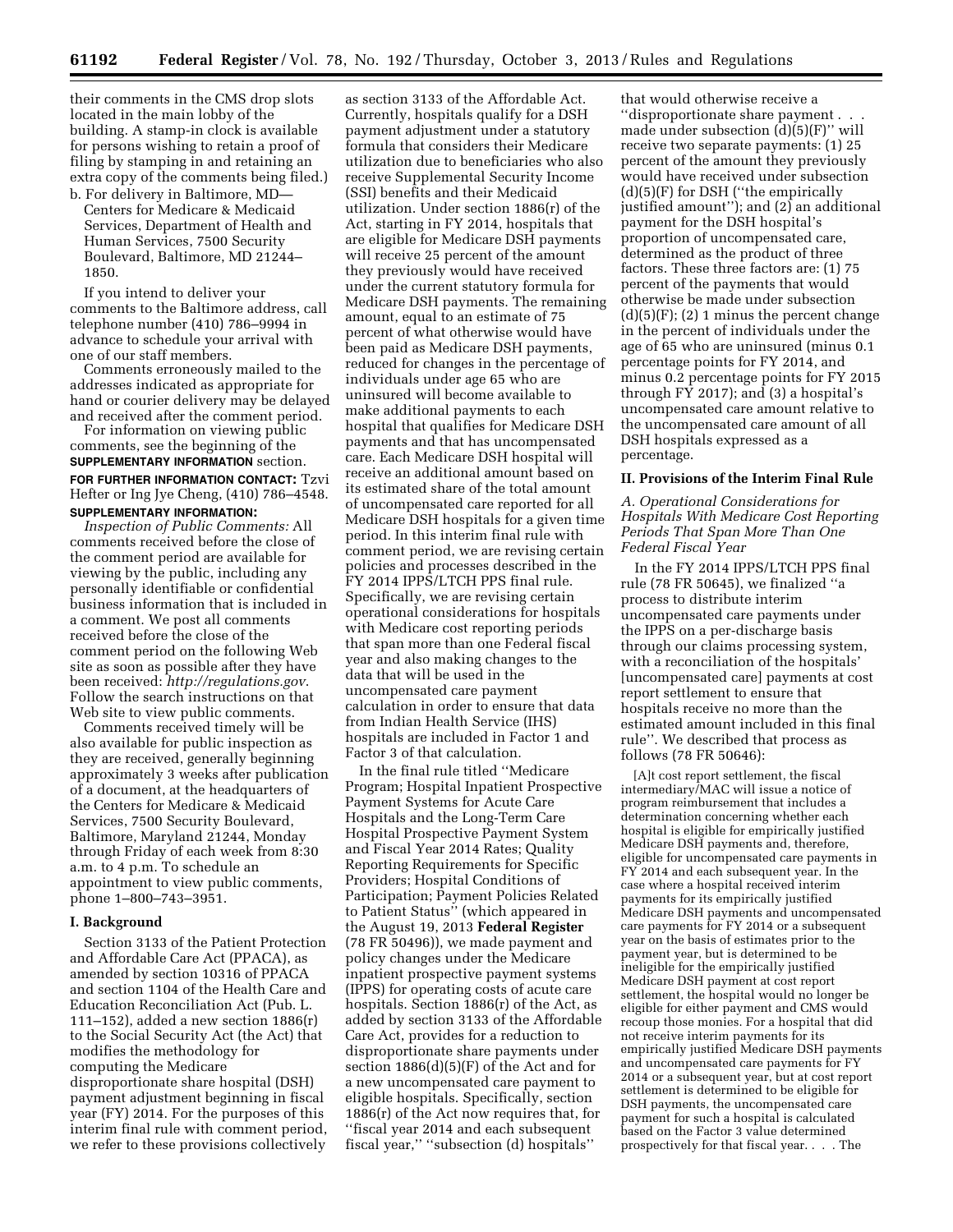reconciliations at cost report settlement would be based on the values for Factor 1, Factor 2, and Factor 3 that we have finalized prospectively for a Federal fiscal year.

In the final rule (78 FR 50646), we provided an example in which a DSH eligible hospital has a cost reporting period of January 1, 2014 through December 31, 2014. We stated that this hospital would receive interim payments for its uncompensated care payments beginning on October 1, 2013. For cost reporting purposes, we stated that the uncompensated care payments for federal FY 2014 would be assigned to cost reporting periods beginning on or after October 1, 2013, and would be reconciled on those cost reports. Thus, in the example of the hospital with a cost reporting period beginning on January 1, 2014, if the hospital remained eligible for empirically justified DSH payments at cost report settlement, then it would receive its full FY 2014 uncompensated care payment on its cost report for the cost reporting period beginning on January 1, 2014. Although we acknowledged that it is possible to align interim and final payments for the uncompensated care payment with an individual hospital's cost reporting periods, we believed it would be administratively efficient and practical to pay the uncompensated care payment on the basis of the Federal fiscal year because that is how it is determined, and to reconcile that amount in the cost reporting period that begins in the respective Federal fiscal year. We stated in the final rule (78 FR 50647) that we believed this methodology would not delay the full payment of FY 2014 payments to hospitals with cost reporting periods that begin after October 1, 2013.

However, as we prepared to implement the FY 2014 IPPS/LTCH PPS final rule, several difficulties regarding this approach that we had not previously considered came to our attention. We initially proposed to make interim uncompensated care payments on a bi-weekly basis, finalizing a different process to make interim uncompensated care payments on a perdischarge basis in response to comments. In addition to proposing and finalizing a process for making interim uncompensated care payments, we also proposed and finalized a reconciliation process that would reconcile the uncompensated care payment for a given fiscal year, such as FY 2014, on the cost report for the cost reporting period beginning in that fiscal year (that is, for FY 2014, the cost report for the cost reporting period beginning in FY 2014). We proposed and finalized this approach because we believed it would

be administratively efficient and practical. As indicated previously and in the FY 2014 IPPS/LTCH PPS final rule, we believed that this policy would neither delay nor substantially affect the disbursement of final uncompensated care payments; but, since the final rule was issued, we have come to doubt these conclusions.

We have come to believe that the policy we adopted in the FY 2014 IPPS/ LTCH PPS final rule is inconsistent with longstanding cost reporting requirements. As a general rule, payments for discharges are reported in the cost reporting period in which they occur, and all payments made for discharges during a cost reporting period are reconciled on the cost report for that period. (See PRM–I, Section 2805 and 42 CFR 412.1(a)). We did not specifically address or propose to change the cost reporting rules in either the FY 2014 IPPS/LTCH PPS proposed or final rules. However, for hospitals with cost reporting periods that are not concurrent with the Federal fiscal year, the policy adopted in the FY 2014 IPPS/ LTCH PPS final rule departs from these cost reporting requirements by reconciling interim uncompensated care payments made for discharges occurring during the hospital's 2013 cost reporting period on the hospital's 2014 cost report. Under ordinary cost reporting requirements, those payments (having been made during the hospital's 2013 cost reporting period) would have to be treated as an overpayment on the hospital's 2013 cost report and therefore recouped. However, as finalized in the FY 2014 IPPS/LTCH PPS final rule, if the hospital was found to be eligible for DSH payments for its cost reporting period that begins during FY 2014, we would then pay the hospital its full FY 2014 uncompensated care payment during the settlement of the hospital's 2014 cost report (that is, we would repay the previously recouped uncompensated care payments when we reconciled the hospital's 2014 cost report). These administrative issues would effectively delay uncompensated care payments, frustrate our policy of making uncompensated care payments promptly, and would likely lead to serious cash flow difficulties for some hospitals. In sum, we do not believe the policy we finalized in the FY 2014 IPPS/LTCH PPS final rule of reconciling uncompensated care payments for hospitals with cost reporting periods that begin after October 1, 2013 would work as intended for the large majority of IPPS hospitals that have cost reporting periods that are not concurrent with the Federal fiscal year.

To effectuate a revised process, we intend to align final payments for the uncompensated care payment with each individual hospital's cost reporting periods and to reconcile interim uncompensated care payment amounts on the hospital's cost report for the proportion of the cost reporting period that overlaps a Federal fiscal year and in which the interim payments were made or should have been made. Thus, the final uncompensated care payment amounts that would be included on a cost report spanning two Federal fiscal years would be the pro rata share of the uncompensated care payment associated with each Federal fiscal year. This pro rata share would be determined based on the proportion of the applicable Federal fiscal year that is included in that cost reporting period. Earlier in this interim final rule with comment period, we reiterated an example from the FY 2014 IPPS/LTCH PPS final rule, where a hospital is estimated to be eligible for the empirically justified DSH payment and also an uncompensated care payment in FY 2014 and has a cost reporting period of January 1, 2014 through December 31, 2014. Under the revised process we are adopting in this interim final rule with comment period, in this example, this hospital would still begin to receive interim payments for its uncompensated care on October 1, 2013. However, instead of having the entire FY 2014 payment reconciled on its cost report for the cost reporting period beginning on January 1, 2014 (which ends on December 31, 2014 and would therefore require the hospital to pay back monies received for the portion of its cost reporting period beginning on January 1, 2013 that occurs in Federal fiscal year 2014), we will reconcile the interim FY 2014 uncompensated care payments received for discharges from October 1, 2013 through December 31, 2013 on the hospital's cost report for the cost reporting period beginning on January 1, 2013 against a pro rata share of its FY 2014 uncompensated care payment. If this hospital is eligible for DSH on its cost report for the cost reporting period ending on December 31, 2013, it will receive a pro rata share of its FY 2014 uncompensated care payment. This pro rata share would be approximately three-twelfths (that is, the period of time from October 1, 2013 through December 31, 2013, divided by the period of time from January 1, 2013 through December 31, 2013) of the hospital's FY 2014 uncompensated care payment. If the hospital's subsequent cost reporting period is January 1, 2014 through December 31, 2014, we also will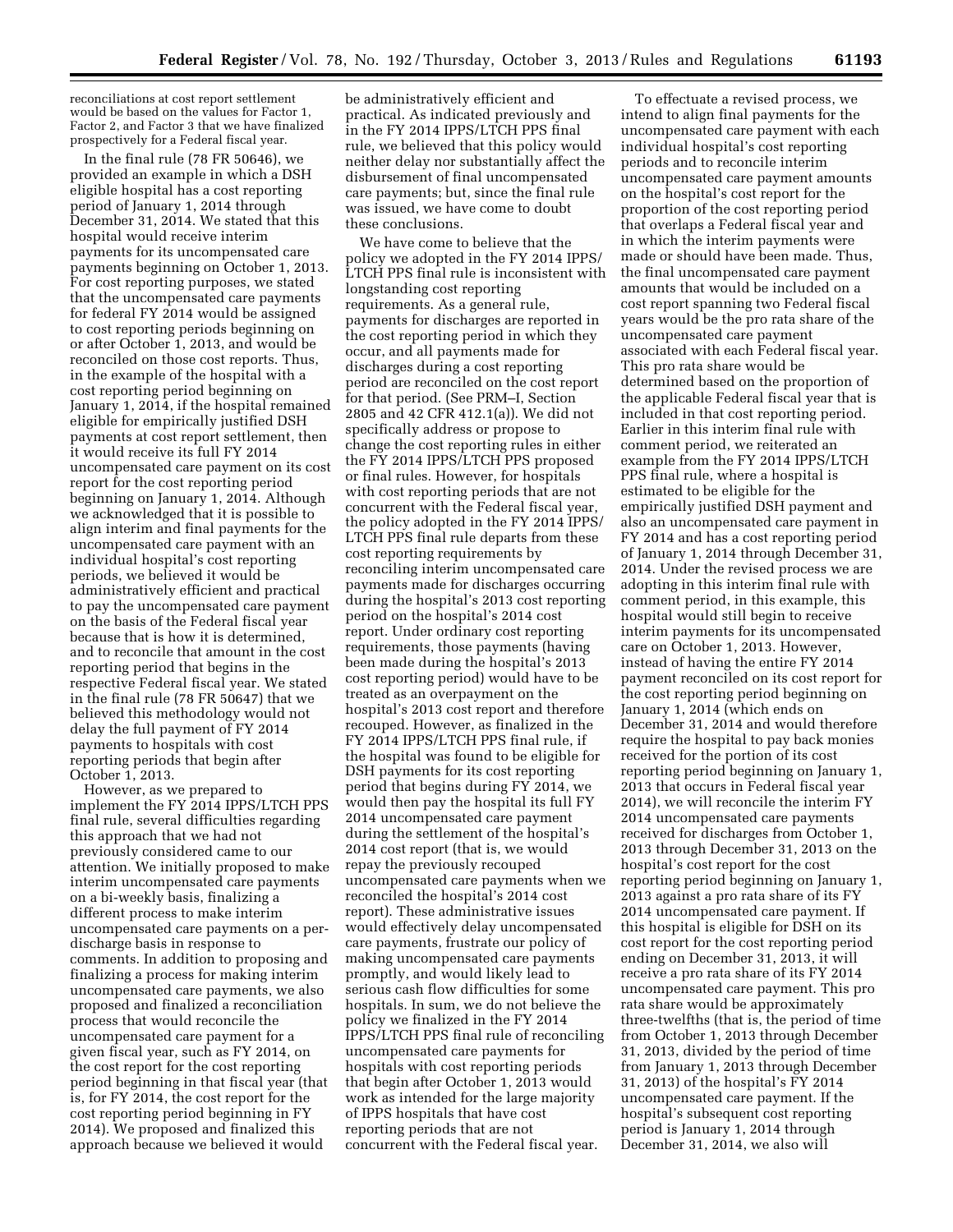reconcile the interim FY 2014 uncompensated care payments received for discharges from January 1, 2014 through September 30, 2014 on the hospital's cost report for the cost reporting period beginning on January 1, 2014 against a pro rata share of its FY 2014 uncompensated care payment. We would also reconcile the interim FY 2015 uncompensated care payments received for discharges from October 1, 2014 through December 31, 2014 (that is, discharges occurring in FY 2015 during that hospital's cost reporting period) on the hospital's cost report for the cost reporting period beginning on January 1, 2014 against a pro rata share of its FY 2015 uncompensated care payment. Accordingly, for the hospital in this example, if it remained eligible for Medicare DSH on its cost report for the cost reporting period beginning on January 1, 2014, it would receive the sum of two pro rata shares of uncompensated care payments, one pro rata share approximately equal to ninetwelfths (that is, the period of time from January 1, 2014 through September 30, 2014 divided by the period of time from January 1, 2014 through December 31, 2014) of the hospital's FY 2014 uncompensated care payment and one pro rata share equal to approximately three-twelfths or (that is, the period of time from October 1, 2014 through December 31, 2014 divided by the period of time from January 1, 2014 through December 31, 2014) of the hospital's FY 2015 uncompensated care payment.

Under this interim final rule with comment period, and in accordance with the policies we finalized in the FY 2014 IPPS/LTCH PPS final rule regarding eligibility for the uncompensated care payment, hospitals with cost reporting periods that span more than one Federal fiscal year will be eligible for the respective pro rata shares of their uncompensated care payment if they were eligible for DSH in that cost reporting period. If they were ineligible for DSH in that cost reporting period, they would be ineligible to receive the respective pro rata share of the uncompensated care payment for the respective Federal fiscal year (or years). We believe this new approach remains fundamentally consistent with the policy we finalized in the FY 2014 IPPS/LTCH PPS final rule (78 FR 50622) where we stated that ''our final determination on the hospital's eligibility for uncompensated care payments would be based on the hospital's actual DSH status on the cost report for that payment year.'' However, it avoids the cost reporting difficulties

that would have arisen from the reconciliation process originally adopted in the final rule.

# *B. Treatment of Indian Health Service Hospitals*

In the FY 2014 IPPS/LTCH PPS final rule, we discussed the hospitals that are eligible to receive the uncompensated care payments under section 1886(r)(2) of Act. Specifically, we stated (78 FR 50622) that the ''new payment methodology under subsection (r) applies to 'subsection (d) hospitals' that would otherwise receive a 'disproportionate share payment . . . made under subsection  $\vec{d}$ )(5)(F).'" Therefore, eligibility for empirically justified Medicare DSH payments is unchanged under this new provision. Consistent with the law, hospitals must receive empirically justified Medicare DSH payments in FY 2014 or a subsequent year to receive an additional Medicare uncompensated care payment for that year.

In the FY 2014 IPPS/LTCH PPS final rule, we finalized our methodology for calculating the new uncompensated care payments. As we discussed in the final rule, section 1886(r)(2) of the Act provides that for each eligible hospital in FY 2014 and subsequent years, the new uncompensated care payment is the product of three factors. Factor 1 of that methodology is the ''difference between our estimates of: (1) The amount that would have been paid in Medicare DSH payments for FY 2014 and subsequent years, in the absence of the new payment provision; and (2) the amount of empirically justified Medicare DSH payments that are made for FY 2014 and subsequent years, which takes into account the requirement to pay 25 percent of what would have otherwise been paid under section 1886(d)(5)(F) of the Act. In other words, this factor represents our estimate of 75 percent (100 percent minus 25 percent) of our estimate of Medicare DSH payments that would otherwise be made, in the absence of section 1886(r) of the Act, for FY 2014 and subsequent years.'' (See 78 FR 50627).

In the FY 2014 IPPS/LTCH PPS final rule (78 FR 50630), we finalized our proposal to use the most recently available estimates, as calculated by the our Office of the Actuary, to determine both the aggregate amount of empirically justified DSH payments under section 1886(r)(1) of the Act and the aggregate amount of payments that would otherwise have been made under section 1886(d)(5)(F) of the Act. In order to calculate these estimates, our Office of the Actuary used the March 2013

update of the Medicare Hospital Cost Report Information System (HCRIS) and the proposed rule's IPPS Impact file. The estimate excluded Maryland hospitals, SCHs paid under their hospital-specific rate, and hospitals in the Rural Community Hospital Demonstration Program, as these hospitals do not receive a Medicare DSH payment. The CMS Office of the Actuary's final estimate for Medicare DSH payments for FY 2014 without regard to the application of section 1886(r)(1) of the Act, is approximately \$12.772 billion. The estimate for empirically justified Medicare DSH payments for FY 2014, with the application of section 1886(r)(1) of the Act, is approximately \$3.193 billion. Factor 1 is the difference of these two estimates by our Office of the Actuary; therefore, in the FY 2014 IPPS/LTCH PPS final rule, we calculated Factor 1 to be approximately \$9.579 billion.

IHS hospitals are subsection (d) hospitals that can receive empirically justified Medicare DSH payments under section 1886(r)(1) of the Act if they meet the eligibility requirements under subsection (d)(5)(F). Therefore, eligible IHS hospitals will also receive the new uncompensated care payment under subsection (r)(2). However, following the issuance of the FY 2014 IPPS/LTCH PPS final rule, it has come to our attention that although IHS hospitals can receive Medicare DSH payments, they submit Medicare hospital cost reports to CMS that are not uploaded in the HCRIS database. Therefore, their Medicare DSH payments were not included in the estimates by our Office of the Actuary that were used to calculate Factor 1. Because IHS hospitals are eligible to receive Medicare DSH payments and the new uncompensated care payments, we believe it is inappropriate to exclude the Medicare DSH payments to IHS hospitals from the estimates used to calculate Factor 1. In addition, we did not intend to finalize a policy that specifically excludes DSH payments to IHS hospitals from our estimate of Medicare DSH payments for purposes of calculating Factor 1 in the calculation of the uncompensated care payment.

Therefore, in this interim final rule with comment period, we are revising the policy originally adopted in the FY 2014 IPPS/LTCH PPS final rule in order to change the data that will be considered in calculating Factor 1 for FY 2014 and subsequent years. Specifically, in addition to the March 2013 update of HCRIS, we will also consider, supplemental cost report data provided by IHS hospitals to CMS as of March 2013. We will also recalculate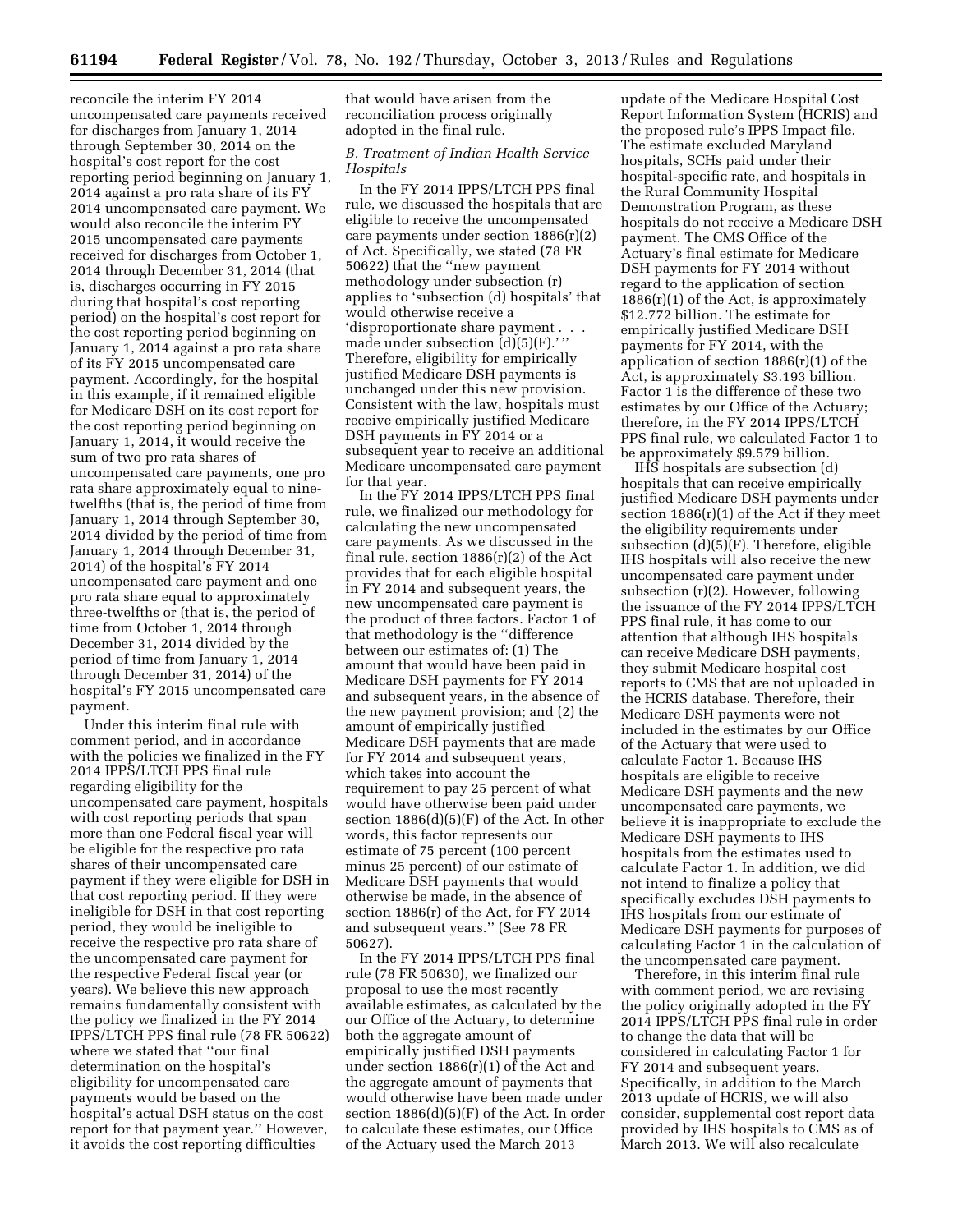Factor 1, to reflect the Office of the Actuary's estimate of Medicare DSH payments to IHS hospitals, based on this supplemental data. With the inclusion of the Medicare DSH payments to IHS hospitals, our Office of the Actuary's revised estimate of Medicare DSH payments for FY 2014 without regard to the application of 1886(r)(1) of the Act is approximately \$12.791 billion (we note that this revised estimate also includes the correction for Factor 1 made in the correcting document for the FY 2014 IPPS/LTCH PPS final rule that appears elsewhere in this issue of the **Federal Register**). The CMS Office of the Actuary's revised estimate of empirically justified Medicare DSH payments for FY 2014, with the application of section 1886(r)(1) of the Act, is approximately \$3.198 billion (we note that this revised estimate also includes the correction for Factor 1 made in the correcting document for the FY 2014 IPPS/LTCH PPS final rule that appears elsewhere in this issue of the **Federal Register**). Factor 1 is the difference of these two estimates of our Office of the Actuary; therefore, in this interim final rule with comment period, we recalculated Factor 1 to be approximately \$9.593 billion (we note that this revised estimate also includes the correction for Factor 1 made in the correcting document for the FY 2014 IPPS/LTCH PPS final rule that appears elsewhere in this issue of the **Federal Register**). We note that based on the recalculation of Factor 1, the amount available for uncompensated care payments for FY 2014 will be approximately \$9.046 billion (our Factor 2 finalized in the FY 2014 IPPS/LTCH PPS final rule of 0.943 times our revised Factor 1 estimate of \$9.593 billion).

In the FY 2014 IPPS/LTCH PPS final rule (78 FR 50634 through 50643), we discuss the methodology used to calculate Factor 3 in the calculation of the uncompensated care payment. Under the final policy adopted in that final rule, for FY 2014 we would determine a DSH hospital's Factor 3 as the sum of its Medicaid days and SSI days (numerator) relative to the total number of Medicaid days and SSI days for all DSH hospitals (denominator). Under this policy, we would determine a hospital's SSI days based on the most recent SSI fraction. As we stated in the final rule, the most recent SSI fraction for FY 2014 is the FY 2011 SSI fraction. The FY 2011 SSI fractions for each subsection (d) hospital were published on the CMS Web site on June 27, 2013. In addition, under the final policy adopted in the final rule, we would determine a hospital's Medicaid days

based on the Medicaid days reported on the 2011, or if not available, the 2010 Medicare Hospital Cost Report, using the March 2013 update of HCRIS.

Because the cost reports submitted by IHS hospitals are not uploaded into HCRIS, we did not include their Medicaid days in our calculation of Factor 3. Specifically, Medicaid days for IHS hospitals were excluded from the numerator of Factor 3 for those IHS hospitals and from the denominator of Factor 3 for all hospitals. As a result, we believe that the Factor 3 that was calculated for each IHS hospital under the policies adopted in the 2014 IPPS/ LTCH PPS final rule, based only on FY 2011 SSI days, significantly understated the actual amount of uncompensated care furnished by these hospitals. The uncompensated care payment amounts calculated for these hospitals were also significantly lower than they would have been had these days been included. We are concerned that under the policy originally adopted in the FY 2014 IPPS/LTCH PPS final rule, IHS hospitals, that serve a significant low income population, will be subject to the 75 percent reduction to their Medicare DSH payments under subsection (r)(1) but will receive reduced uncompensated care payments under subsection (r)(2) due to their cost reports not being included in the HCRIS database. Given that we intended to base our estimate of the uncompensated care provided by IHS hospitals, in part, on the care they provide to Medicaid patients, we believe it is appropriate to make a change to the data that will be considered in determining Factor 3 of the new uncompensated care payment to allow the Medicaid days for IHS hospitals to be included. This change will also help to ensure that eligible IHS hospitals receive an uncompensated care payment that does not significantly understate the amount of uncompensated care they provide. Accordingly, in this interim final rule with comment period, we are revising the policy adopted in the final rule to permit us to consider supplemental cost report data submitted to CMS as of March 2013 only by IHS hospitals in addition to data reflected in the March 2013 update of HCRIS, in calculating Factor 3 of the uncompensated care payment. The Medicaid days for IHS hospitals that are reflected in the supplemental data will be included in the numerator of the Factor 3 calculation for IHS hospitals and will be included in the denominator of Factor 3 for all hospitals eligible to receive the uncompensated care payment.

### **III. Waiver of Proposed Rulemaking and Delay in Effective Date**

We ordinarily publish a notice of proposed rulemaking in the **Federal Register** and invite public comment on the proposed rule in accordance with 5 U.S.C. 553(b) of the Administrative Procedure Act (APA). The notice of proposed rulemaking includes a reference to the legal authority under which the rule is proposed, and the provisions of the proposed rule or a description of the subjects and issues involved. This procedure can be waived, however, if an agency finds good cause that a notice-and-comment procedure is impracticable, unnecessary, or contrary to the public interest and incorporates a statement of the finding and its reasons in the rule issued.

We believe there is good cause to waive notice and comment rulemaking to make the revisions to our policy for reconciling uncompensated care payments for hospitals with Medicare cost reporting periods that are not concurrent with the Federal fiscal year. We believe it would be inequitable and contrary to the public interest to require the large majority of IPPS hospitals that have a cost reporting period that does not align with the Federal fiscal year to pay back to CMS the monies they receive as interim uncompensated care payments for Federal FY 2014 during their cost reporting period beginning in Federal FY 2013. Additionally, these hospitals would experience a delay in the receipt of their final Federal FY 2014 uncompensated care payments until their next cost reporting period. This change will not affect the manner in which uncompensated care payments are calculated. Rather, it affects only the manner in which those payments are reconciled for cost reporting purposes. As a result, the policy being adopted in this interim final rule with comment period will benefit those hospitals that have cost reporting periods that do not align with the Federal fiscal year by avoiding administrative issues. These administrative issues would effectively delay uncompensated care payments, frustrate our policy of making uncompensated care payments promptly, and would likely lead to serious cash flow difficulties for some hospitals. There will be no impact on hospitals that have cost reporting periods that align with the Federal fiscal year. Therefore, we believe it would be contrary to the public interest not to change the methodology for reconciling uncompensated care payments for hospitals that have cost reporting periods that are not concurrent with the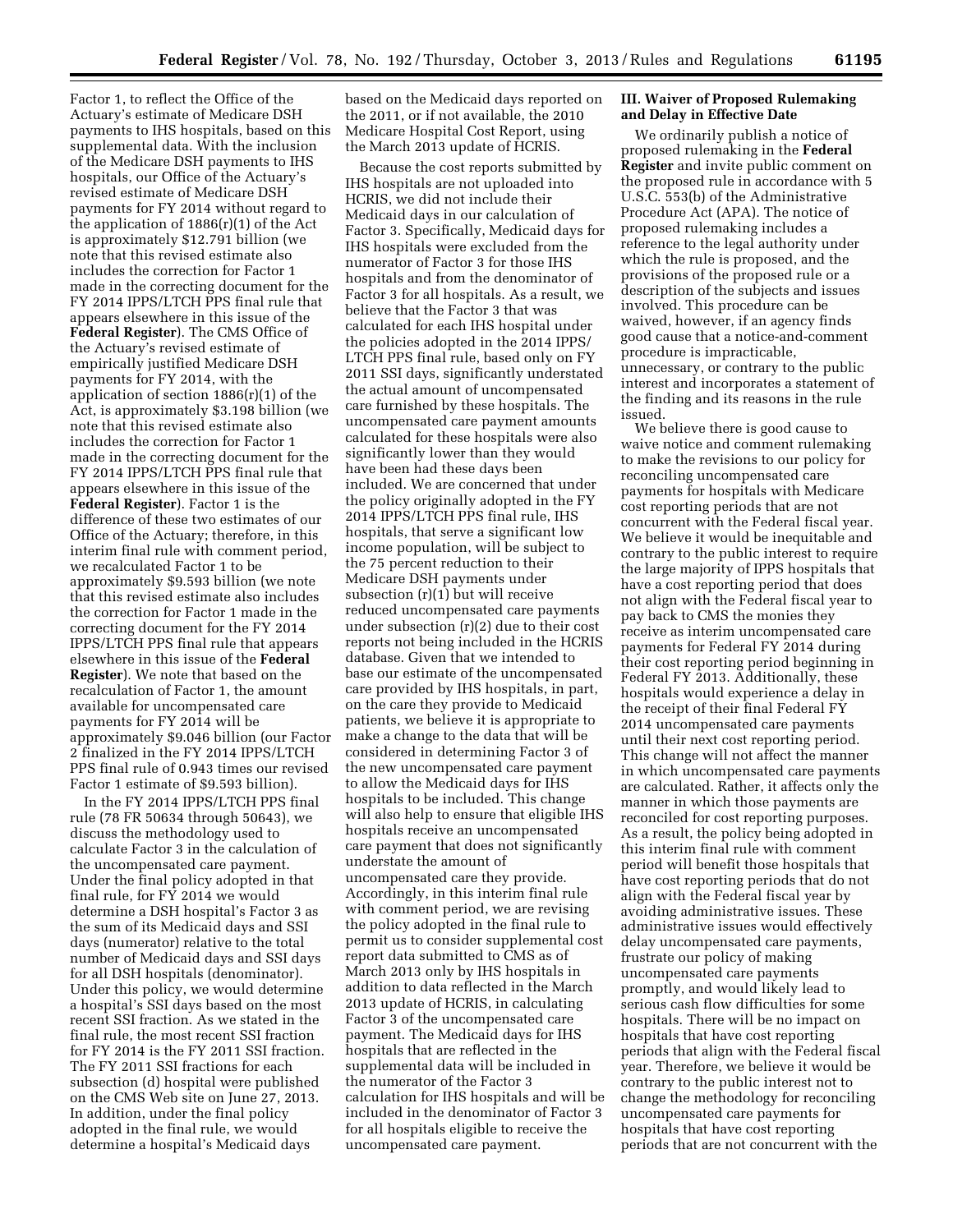Federal fiscal year. Further, it would be impracticable to go through notice-andcomment rulemaking to achieve what we believe would be the more equitable and efficient result. The methodology for reconciling uncompensated care payments adopted in the FY 2014 IPPS/ LTCH PPS final rule goes into effect on October 1, 2013. There is insufficient time to undertake notice-and-comment rulemaking before that date. As a result, absent this interim final rule with comment period, it would be impossible to avoid the administrative issues discussed previously.

We also believe there is good cause to waive notice-and-comment rulemaking to make changes to the data that will be used in the uncompensated care payment calculation in order to ensure that data from IHS hospitals are included in Factor 1 and Factor 3 of that calculation. As discussed previously, IHS hospitals are subsection (d) hospitals that can receive Medicare DSH payments and uncompensated care payments. However, IHS hospitals submit Medicare Hospital Cost reports to CMS that are not uploaded into the HCRIS database. As a result, the data for these hospitals were excluded from the estimates for Factor 1, which were based upon data from the March 2013 update of HCRIS. In addition, the Medicaid days for IHS hospitals were excluded from the calculation of Factor 3. Specifically, these Medicaid days were excluded from the numerator for the IHS hospitals and excluded from the denominator for all hospitals. As a result, the Factor 3 that was calculated for each IHS hospital under the policy adopted in the FY 2014 IPPS/LTCH PPS final rule is understated and will result in reduced uncompensated care payments to these hospitals.

We believe it is contrary to the public interest not to correct this inadvertent oversight by supplementing the data used to calculate Factor 1 and Factor 3 to reflect cost report data submitted to CMS by IHS hospitals. As discussed previously, IHS hospitals are subsection (d) hospitals that may receive DSH payments if all other eligibility criteria are satisfied. Pursuant to section 1886(r)(1) of the Act, starting on October 1, 2013, DSH payments to all hospitals that are eligible for DSH, including IHS hospitals, will be reduced by 75 percent. As a result, we believe it is important that Factor 1 of the uncompensated care calculation incorporates the amount by which DSH payments to IHS hospitals will be reduced as a result of the implementation of section 1886(r)(1) of the Act. Furthermore, we believe it is in the public interest to ensure that our estimate of the amount of

uncompensated care for IHS hospitals for purposes of determining Factor 3 of the uncompensated care payment calculation takes into account care provided to Medicaid patients. IHS hospitals serve a significant low income population, including individuals that are eligible for Medicaid. It was not our intention to exclude the care furnished by IHS hospitals to Medicaid eligible individuals, and thus to understate the amount of Factor 3 for these hospitals. Rather, this was an inadvertent error that arose from the data that we originally elected to use for the purposes of determining the uncompensated care payments. Nevertheless, this omission results in a significant reduction in the uncompensated care payments received by IHS hospitals. We believe it would be contrary to the public interest not to address that inadvertent omission by supplementing the data originally used in the FY 2014 IPPS/LTCH PPS final rule to include data that reflects the Medicaid days for IHS hospitals for a time period that is contemporaneous with the time period of the data used to estimate uncompensated care for other subsection (d) hospitals. Further, for the same reasons stated previously, it would be impracticable to go through noticeand-comment rulemaking to achieve what we believe would be the more equitable result. The FY 2014 IPPS/ LTCH PPS final rule goes into effect on October 1, 2013. There is insufficient time to undertake notice-and-comment rulemaking before that date. As a result, absent this interim final rule with comment period, it would not be possible to recompute Factor 1 and Factor 3 of the uncompensated care payment methodology before the start of the fiscal year, and uncompensated care payments to IHS hospitals would significantly understate their relative share of the total uncompensated care burden.

For all of these reasons, we find good cause to waive the notice-and-comment rulemaking procedure for this interim final rule with comment period.

In addition, section 553(d) of the APA (5 U.S.C. 553(d)) ordinarily requires a 30-day delay in the effective date of final rules after the date of their publication in the **Federal Register**. This 30-day delay in effective date can be waived, however, if an agency finds for good cause that the delay is impracticable, unnecessary, or contrary to the public interest, and the agency incorporates a statement of the finding and its reasons in the rule issued.

As described previously, the process that we adopted in the FY 2014 IPPS/ LTCH PPS final rule for reconciling

uncompensated care payments would result in the large majority of IPPS hospitals that do not have cost reporting periods concurrent with the Federal fiscal year being required to pay back to CMS the monies they receive as interim uncompensated care payments during Federal fiscal year 2014 for the portion of their cost reporting period beginning in Federal FY 2013 and experiencing a delay in the receipt of their final FY 2014 uncompensated care payments until their next cost reporting period. If we were to provide for a 30-day delay in the effective date of this provision, hospitals with 2014 cost reporting periods that begin after October 1, 2013, but before this interim final rule with comment period becomes effective would be adversely affected as we described previously. Therefore, we believe it is contrary to the public interest to delay the effective date of revising this process.

Similarly, as described previously, the data used to calculate Factor 1 and Factor 3 did not include data from the Medicare Hospital Cost Reports for IHS hospitals. This omission resulted in our estimate of Factor 1 of the uncompensated care payment being understated. In addition, Factor 3, which is used to determine each hospital's share of uncompensated care payment amounts, was understated for IHS hospitals because it excluded all Medicaid days for those hospitals, which are a significant portion of the uncompensated care they provide. If we were to provide for a 30-day delay in the effective date of this interim final rule with comment period, we believe the exclusion of this data from our calculation of uncompensated care payments would pose a financial hardship for IHS hospitals that serve a significant low income patient population. Therefore, we believe it is contrary to the public interest to delay the effective date of this revision to our methodology to allow the use of supplemental data submitted by IHS hospitals.

For all of these reasons, we find good cause to waive the 30-day delay in the effective date for this interim final rule with comment period.

## **IV. Collection of Information Requirements**

This document does not impose information collection and recordkeeping requirements. Consequently, it need not be reviewed by the Office of Management and Budget under the authority of the Paperwork Reduction Act of 1995.